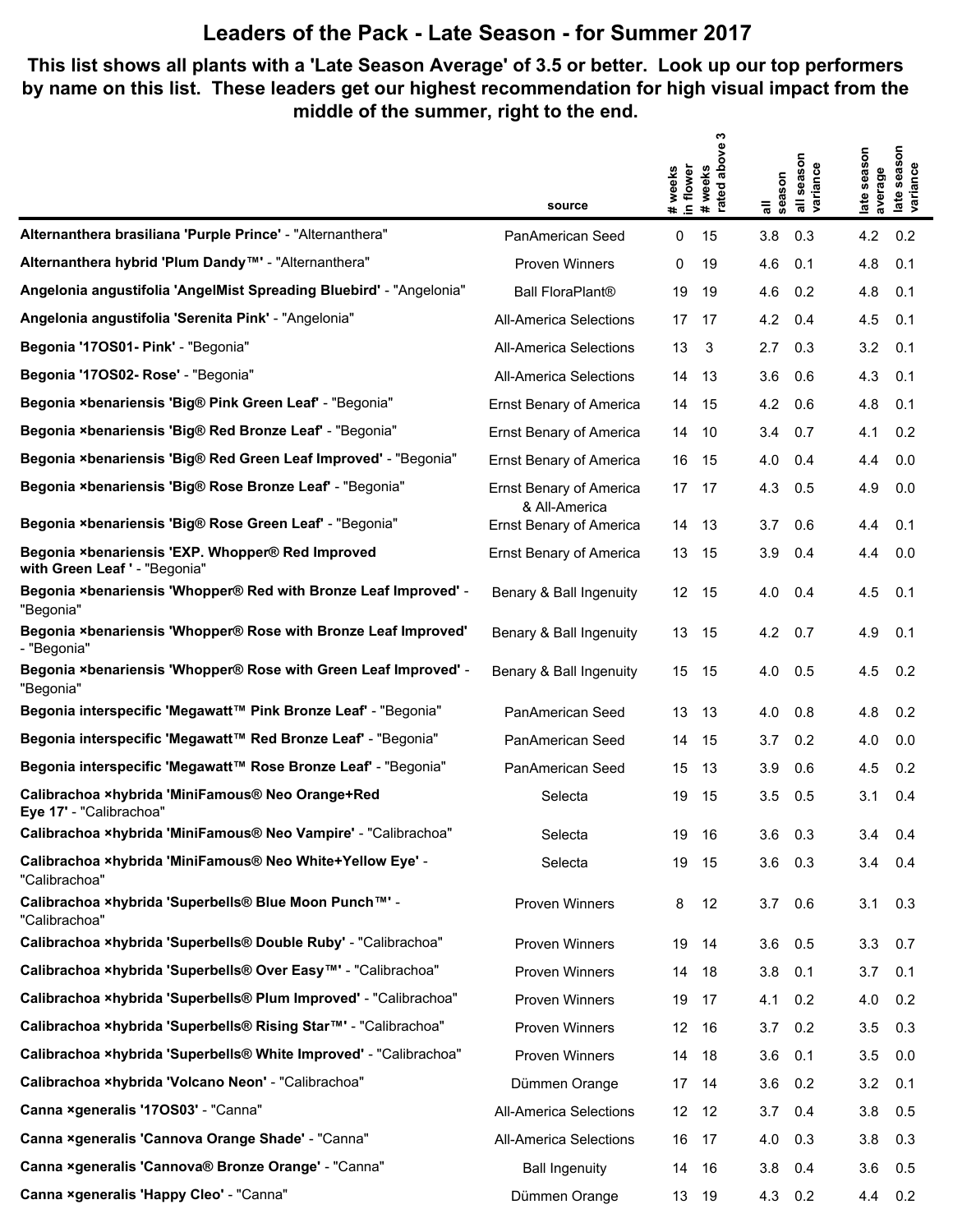|                                                                 | source                           | in flower<br># weeks | ო<br>above<br># weeks<br>rated abo | season<br>゠    | all season<br>variance | season<br>average<br>late | season<br>late seas<br>variance |
|-----------------------------------------------------------------|----------------------------------|----------------------|------------------------------------|----------------|------------------------|---------------------------|---------------------------------|
| Canna ×generalis 'Happy Wilma' - "Canna"                        | Dümmen Orange                    | 12                   | 16                                 | 4.1            | 0.5                    | 3.9                       | 0.5                             |
| Canna ×generalis 'South Pacific Scarlet' - "Canna"              | All-America Selections           | 12 <sup>°</sup>      | 18                                 | 4.0            | 0.2                    | 4.1                       | 0.2                             |
| Canna ×generalis 'Toucan™ Coral' - "Canna"                      | <b>Proven Winners</b>            | 15                   | 18                                 | 4.1            | 0.2                    | 4.0                       | 0.2                             |
| Canna ×generalis 'Toucan™ Dark Orange' - "Canna"                | <b>Proven Winners</b>            | 16                   | 19                                 | 4.2            | 0.2                    | 4.0                       | 0.1                             |
| Canna ×generalis 'Toucan™ Rose' - "Canna"                       | <b>Proven Winners</b>            | 15                   | 19                                 | 4.2            | 0.1                    | 4.4                       | 0.1                             |
| Canna ×generalis 'Toucan™ Scarlet' - "Canna"                    | <b>Proven Winners</b>            | 15                   | 18                                 | 4.2            | 0.4                    | 4.1                       | 0.5                             |
| Canna ×generalis 'Toucan™ Yellow' - "Canna"                     | <b>Proven Winners</b>            | 15                   | 17                                 | 4.0            | 0.4                    | 3.8                       | 0.5                             |
| Capsicum annuum 'Black Hawk' - "Ornamental Pepper"              | All-America Selections           | 18                   | 19                                 | 4.4            | 0.2                    | 4.5                       | 0.0                             |
| Capsicum annuum 'Black Olive' - "Ornamental Pepper"             | All-America Selections           | 12 <sup>°</sup>      | 11                                 | 3.1            | 0.7                    | 3.8                       | 0.1                             |
| Capsicum annuum 'Blaze' - "Ornamental Pepper"                   | PanAmerican Seed                 | 17                   | 18                                 | 3.9            | 0.3                    | 3.6                       | 0.2                             |
| Capsicum annuum 'Candy Cane Red' - "Pepper"                     | PanAmerican Seed                 | 19                   | 19                                 | 4.3            | 0.1                    | 4.5                       | 0.0                             |
| Capsicum annuum 'Midnight Fire' - "Ornamental Pepper"           | PanAmerican Seed                 | 19                   | 19                                 | 4.8            | 0.2                    | 5.0                       | 0.0                             |
| Capsicum annuum 'NuMex Easter' - "Ornamental Pepper"            | All-America Selections           | 18                   | 18                                 | 4.5            | 0.3                    | 4.8                       | 0.1                             |
| Capsicum annuum 'Paragon' - "Pepper (Sweet)"                    | Comense                          | 17                   | 17                                 | 4.0            | 0.3                    | 3.8                       | 0.3                             |
| Capsicum annuum 'Wicked' - "Ornamental Pepper"                  | PanAmerican Seed                 | 17                   | 12                                 | 3.6            | 0.4                    | 3.3                       | 0.4                             |
| Capsicum frutescens 'Gusto Green' - "Pepper (Hot Chili)"        | Comense                          | 19                   | 19                                 | 4.3            | 0.1                    | 4.3                       | 0.2                             |
| Capsicum frutescens 'Gusto Purple' - "Pepper (Hot Chili)"       | Comense                          | 19                   | 19                                 | 4.5            | 0.2                    | 4.4                       | 0.1                             |
| Capsicum frutescens 'Pikito' - "Pepper (Hot Chili)"             | Comense                          | 19                   | 16                                 | 4.0            | 0.7                    | 3.6                       | 0.6                             |
| Catharanthus roseus '170S16' - "Vinca"                          | All-America Selections           | 17                   | 18                                 | 4.4            | 0.3                    | 4.6                       | 0.0                             |
| Catharanthus roseus 'Mega Bloom Orchid Halo' - "Vinca"          | All-America Selections           | 18                   | 17                                 | 4.2            | 0.4                    | 4.2                       | 0.2                             |
| Catharanthus roseus 'Mega Bloom Pink Halo' - "Vinca"            | <b>All-America Selections</b>    | 18                   | 16                                 | 4.2            | 0.5                    | 4.6                       | 0.0                             |
| Catharanthus roseus 'Titan Polka Dot' - "Vinca"                 | <b>All-America Selections</b>    | 19                   | 17                                 | 4.4            | 0.5                    | 4.8                       | 0.1                             |
| Catharanthus roseus 'Vitesse Peppermint' - "Vinca"              | All-America Selections           |                      | 18 18                              | 4.3            | 0.3                    | 4.4                       | 0.1                             |
| Celosia argentea 'Asian Garden' - "Celosia"                     | All-America Selections           | 18                   | 18                                 | 4.3            | 0.3                    | 4.7                       | 0.1                             |
| Celosia plumosa 'First Flame™ Red' - "Celosia"                  | PanAmerican Seed                 | 19                   | 8                                  | 3.1            | 0.3                    | 3.1                       | 0.4                             |
| Celosia plumosa 'First Flame™ Scarlet' - "Celosia"              | PanAmerican Seed                 | 19                   | 12                                 | 3.5            | 1.5                    | 3.1                       | 2.0                             |
| Celosia plumosa 'First Flame™ Yellow' - "Celosia"               | PanAmerican Seed                 | 17                   | 9                                  | 3.1            | 1.2                    | 3.4                       | 1.9                             |
| Celosia plumosa 'Twisted™ Orange' - "Celosia"                   | <b>Ball Ingenuity</b>            | 19                   | 19                                 | 4.7            | 0.1                    | 4.8                       | 0.1                             |
| Celosia plumosa 'Twisted™ Red Improved' - "Celosia"             | <b>Ball Ingenuity</b>            | 19                   | 19                                 | 4.3 0.2        |                        | 4.6                       | 0.1                             |
| Celosia plumosa 'Twisted™ Yellow' - "Celosia"                   | <b>Ball Ingenuity</b>            | 19                   | 19                                 | 4.2            | 0.1                    | 4.2                       | 0.2                             |
| Colocasia esculenta 'Royal Hawaiian® Aloha' - "Elephant Ears"   | <b>Proven Winners</b>            | 0                    | 19                                 | 4.5 0.1        |                        | 4.5                       | 0.1                             |
| Dahlia ×hybrida 'XXL Veracruz' - "Dahlia"                       | Dümmen Orange                    | 14                   | 19                                 | 4.1            | 0.2                    | 3.8                       | 0.1                             |
| Dahlia variabilis 'Dahlightful™ Crushed Crimson™' - "Dahlia"    | <b>Proven Winners</b>            | 17 19                |                                    | $4.3$ 0.1      |                        | 4.3                       | 0.1                             |
| Dahlia variabilis 'Dahlightful™ Tupelo Honey™' - "Dahlia"       | Proven Winners                   | 15                   | 19                                 | 4.5            | 0.1                    | 4.5                       | 0.1                             |
| Dianthus barbatus interspecific 'Jolt™ Pink Magic' - "Dianthus" | PanAmerican Seed                 | 15 16                |                                    | 4.1 0.8        |                        | 3.7                       | 1.0                             |
| Dianthus barbatus interspecific 'Jolt™ Pinkl' - "Dianthus"      | All-America Selections           | 13                   | 18                                 | 4.3            | 0.6                    | 4.1                       | 0.8                             |
| Dianthus barbatus interspecific 'Rockin'™ Red' - "Dianthus"     | PanAmerican Seed -<br>Kieft Seed | 16                   | 15                                 | $3.7\quad 0.6$ |                        | 3.5                       | 0.8                             |
| Dianthus interspecific 'Supra Pink' - "Dianthus"                | All-America Selections           | 17 18                |                                    | $3.9$ 0.2      |                        |                           | $3.8\quad 0.3$                  |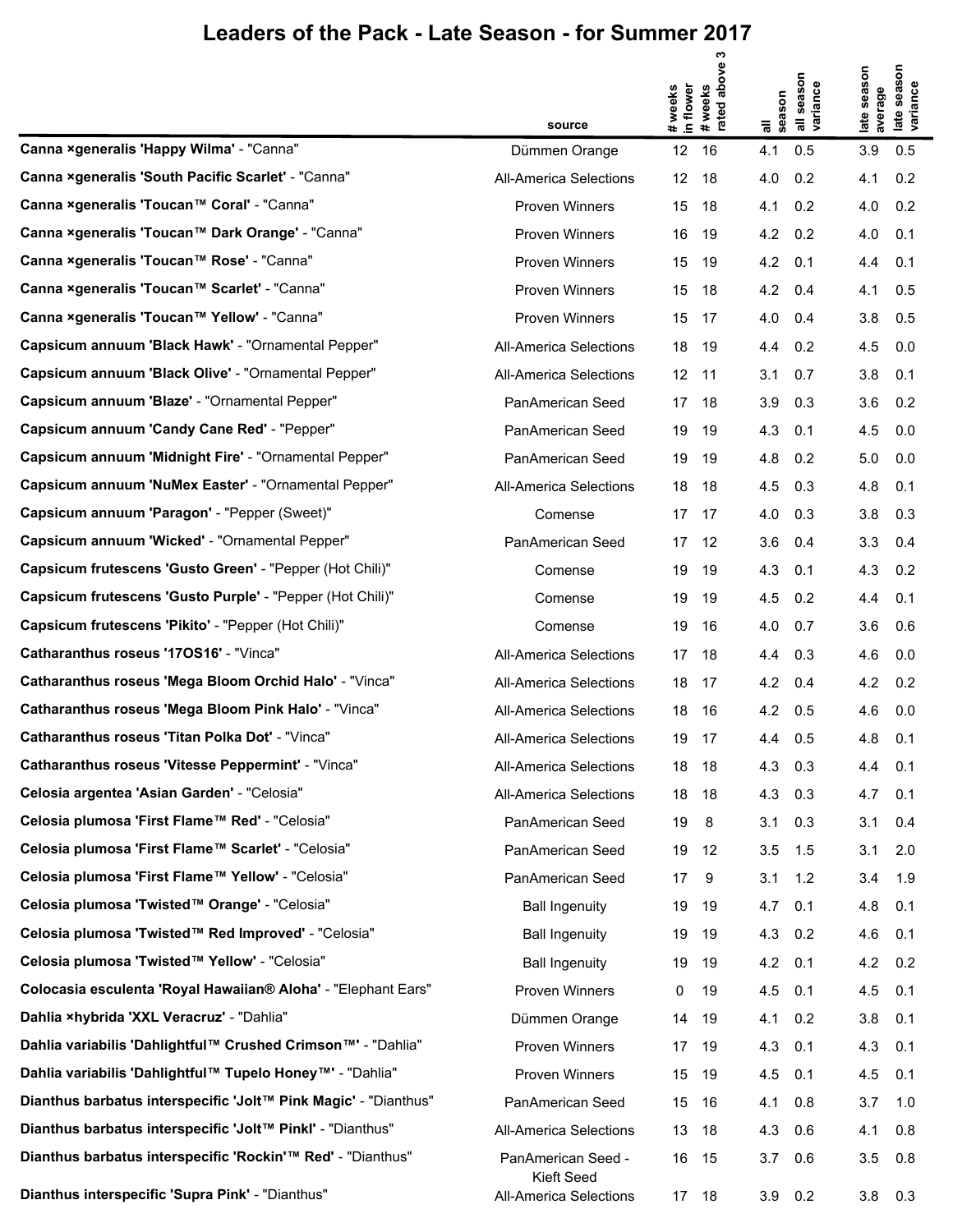|                                                                          | source                           | in flower<br># weeks | ო<br>above<br># weeks<br>rated abo | season<br>등 | all season<br>variance | season<br>average<br>late | season<br>late seas<br>variance |
|--------------------------------------------------------------------------|----------------------------------|----------------------|------------------------------------|-------------|------------------------|---------------------------|---------------------------------|
| Echinacea hybrida 'Cheyenne Spirit' - "Coneflower"                       | <b>All-America Selections</b>    | 12                   | 16                                 | 4.2         | 0.6                    | 4.8                       | 0.2                             |
| Gaura hybrid 'Karalee® Petite Pink' - "Gaura"                            | Proven Winners                   | 18                   | 19                                 | 4.3         | 0.1                    | 4.2                       | 0.1                             |
| Gaura lindheimeri 'Sparkle White' - "Gaura"                              | <b>All-America Selections</b>    | 17                   | 19                                 | 4.3         | 0.1                    | 4.4                       | 0.1                             |
| Hypoestes phyllostachya 'Hippo™ Red' - "Polka Dot Plant"                 | Proven Winners                   | 4                    | 18                                 | 3.8         | 0.1                    | 3.8                       | 0.1                             |
| Hypoestes phyllostachya 'Hippo™ Rose' - "Polka Dot Plant"                | Proven Winners                   | 8                    | 18                                 | 4.2         | 0.3                    | 4.0                       | 0.3                             |
| Impatiens hybrida 'Bounce™ Pink Flame' - "Impatiens"                     | All-America Selections           | 19                   | 18                                 | 4.0         | 0.2                    | 3.8                       | 0.2                             |
| Impatiens walleriana 'SunPatiens® Spreading Shell Pink' -<br>"Impatiens" | All-America Selections           | 19                   | 19                                 | 4.4         | 0.1                    | 4.4                       | 0.0                             |
| Ipomoea batatas 'FloraMia Cameo' - "Sweet Potato"                        | Dümmen Orange                    | 14                   | 19                                 | 4.5         | 0.2                    | 4.7                       | 0.1                             |
| Ipomoea batatas 'FloraMia Rosso' - "Sweet Potato"                        | Dümmen Orange                    | 6                    | 15                                 | 4.1         | 0.6                    | 4.7                       | 0.1                             |
| Lantana camara 'Bloomify™ Red' - "Lantana"                               | <b>Ball FloraPlant®</b>          | 14                   | 6                                  | 3.2         | 0.1                    | 3.3                       | 0.1                             |
| Lantana camara 'Bloomify™ Rose' - "Lantana"                              | <b>Ball FloraPlant®</b>          | 14                   | 15                                 | 4.1         | 0.6                    | 4.8                       | 0.1                             |
| Lantana camara 'Havana Gold' - "Lantana"                                 | Dümmen Orange                    | 17                   | 18                                 | 3.8         | 0.1                    | 4.0                       | 0.1                             |
| Lantana camara 'Havana Red' - "Lantana"                                  | Dümmen Orange                    | 17                   | 18                                 | 4.2         | 0.3                    | 4.3                       | 0.2                             |
| Lantana camara 'Havana Sunset' - "Lantana"                               | Dümmen Orange                    | 17                   | 19                                 | 4.5         | 0.3                    | 4.7                       | 0.3                             |
| Lantana hybrid 'Luscious® Royale Cosmo' - "Lantana"                      | <b>Proven Winners</b>            | 15                   | 18                                 | 3.7         | 0.1                    | 3.8                       | 0.1                             |
| Lavandula stoechas 'Bandera Purple' - "Lavender"                         | PanAmerican Seed -<br>Kieft Seed | 1                    | 16                                 | 3.8         | 0.3                    | 4.3                       | 0.1                             |
| Lycopersicon esculentum 'Rocola Chocolate' - "Tomato (trailing)"         | Comense                          | 17                   | 14                                 | 3.7         | 0.8                    | 3.1                       | 0.8                             |
| Lycopersicon esculentum 'Rocola Salmon' - "Tomato (trailing)"            | Comense                          | 17                   | 14                                 | 3.5         | 0.8                    | 3.0                       | 0.9                             |
| Origanum ×hybrida 'Kirigami' - "Ornamental Oregano"                      | PanAmerican Seed                 | 18                   | 14                                 | 3.5         | 0.3                    | 3.4                       | 0.5                             |
| Penstemon barbatus 'Twizzle Purple' - "Penstemon"                        | <b>All-America Selections</b>    | 10                   | 12                                 | 3.8         | 0.5                    | 4.4                       | 0.0                             |
| Pentas lanceolata 'Lucky Star™ Dark Red' - "Pentas"                      | PanAmerican Seed                 | 10                   | 6                                  | 3.2         | 0.1                    | 3.3                       | 0.1                             |
| Pentas lanceolata 'Lucky Star™ Deep Pink' - "Pentas"                     | PanAmerican Seed                 | 11                   | 10                                 | 3.5         | 0.3                    | 4.0                       | 0.2                             |
| Pentas lanceolata 'Lucky Star™ Lavender' - "Pentas"                      | PanAmerican Seed                 | 12                   | 6                                  | 3.2         | 0.1                    | 3.3                       | 0.1                             |
| Pentas lanceolata 'Lucky Star™ Pink' - "Pentas"                          | PanAmerican Seed                 | 10                   | 6                                  | 3.1         | 0.3                    | 3.5                       | 0.2                             |
| Pentas lanceolata 'Lucky Star™ Violet' - "Pentas"                        | PanAmerican Seed                 | 13                   | 2                                  | 3.1         | 0.0                    | 3.0                       | 0.0                             |
| Petunia ×hybrida 'ColorRush™ Blue' - "Petunia"                           | <b>Ball FloraPlant®</b>          | 19                   | 14                                 | 3.9         | 0.8                    | 3.4                       | 0.8                             |
| Petunia ×hybrida 'ColorRush™ Pink' - "Petunia"                           | <b>Ball FloraPlant®</b>          | 19                   | 18                                 | 4.5         | 0.7                    | 4.3                       | 1.1                             |
| Petunia ×hybrida 'Suntunia Copper Sun' - "Petunia"                       | Dümmen Orange                    | 19                   | 9                                  | 3.3         | 0.4                    | 3.2                       | 0.5                             |
| Petunia ×hybrida 'Suntunia Electric Apricot' - "Petunia"                 | Dümmen Orange                    | 19                   | 11                                 | 3.7         | 0.5                    | 3.6                       | 0.5                             |
| Petunia ×hybrida 'Suntunia Neon Rose' - "Petunia"                        | Dümmen Orange                    | 19                   | 18                                 | 3.8         | 0.3                    | 3.9                       | 0.3                             |
| Petunia ×hybrida 'Suntunia Purple Sky' - "Petunia"                       | Dümmen Orange                    | 19                   | 19                                 | 4.5         | 0.0                    | 4.6                       | 0.0                             |
| Petunia ×hybrida 'Supertunia® Hot Pink Charm' - "Petunia"                | Proven Winners                   | 19                   | 17                                 | 4.0         | 0.3                    | 3.8                       | 0.4                             |
| Petunia ×hybrida 'Supertunia® Lovie Dovie' - "Petunia"                   | Proven Winners                   | 19                   | 17                                 | 3.7         | 0.5                    | 3.6                       | 0.9                             |
| Petunia ×hybrida 'Supertunia® Mulberry Charm' - "Petunia"                | Proven Winners                   | 19                   | 15                                 | 4.1         | 0.9                    | 3.6                       | 1.1                             |
| Petunia ×hybrida 'Supertunia® Royal Magenta Improved' - "Petunia"        | Proven Winners                   | 19                   | 14                                 | 3.6         | 0.8                    | 3.0                       | 0.7                             |
| Petunia ×hybrida 'Supertunia® Vista Bubblegum®' - "Petunia"              | <b>Proven Winners</b>            | 19                   | 15                                 | 4.3         | 0.6                    | 4.0                       | 0.9                             |
| Petunia ×hybrida 'Supertunia® Vista Fuchsia Impr' - "Petunia"            | Proven Winners                   | 19                   | 19                                 | 4.6         | 0.2                    | 4.7                       | 0.1                             |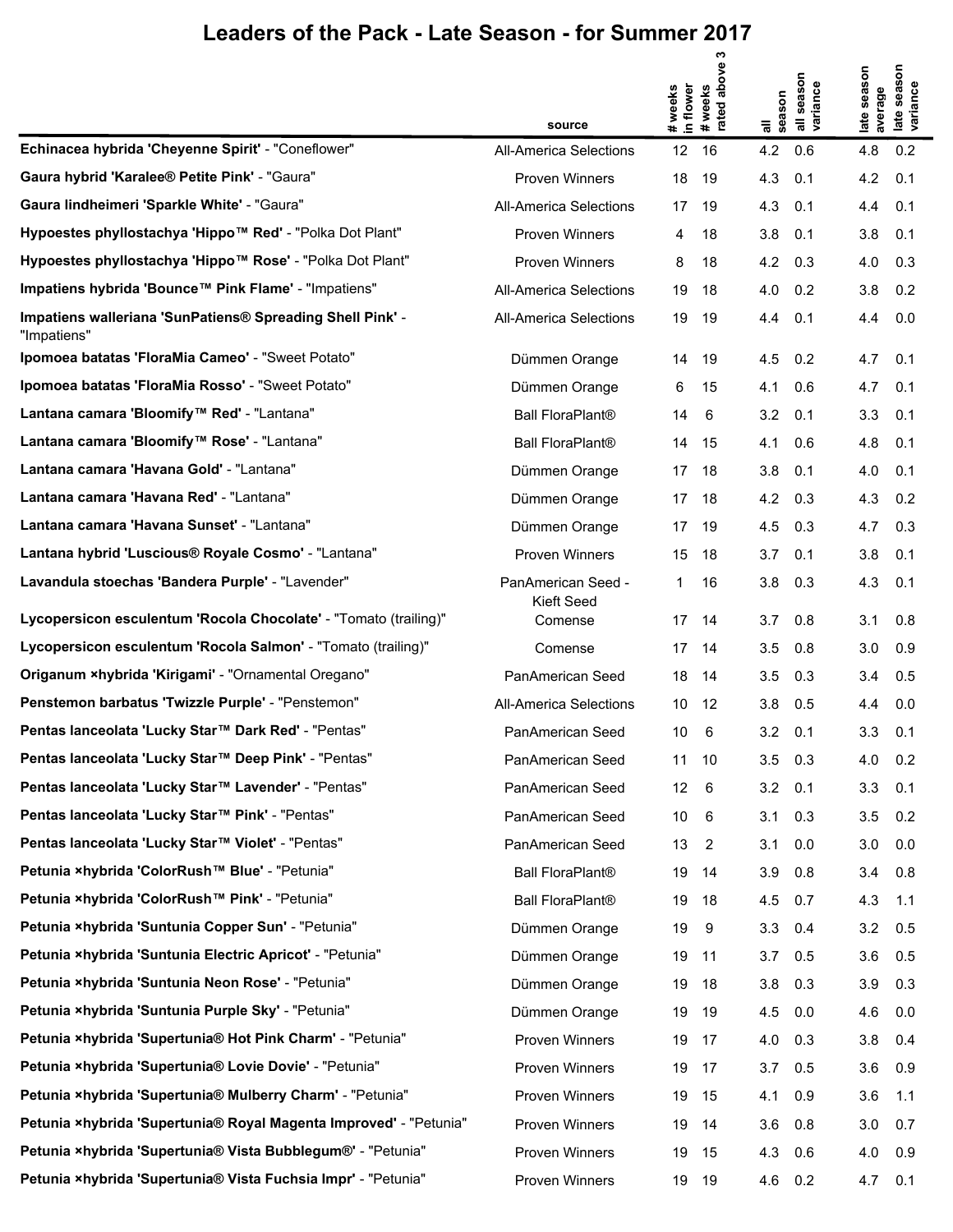|                                                                          |                               |                      | ო                |                 |                    |                 |                    |
|--------------------------------------------------------------------------|-------------------------------|----------------------|------------------|-----------------|--------------------|-----------------|--------------------|
|                                                                          |                               | in flower<br># weeks | above<br># weeks |                 | season<br>variance | season          | season<br>variance |
|                                                                          | source                        |                      | rated            | season<br>゠     |                    | average<br>late | late               |
| Petunia ×hybrida 'Supertunia® Vista Silverberry ' - "Petunia"            | <b>Proven Winners</b>         | 19                   | 19               | 4.7             | 0.1                | 4.8             | 0.1                |
| Petunia ×hybrida 'Surprise Purple Dance' - "Petunia"                     | Dümmen Orange                 | 19                   | 16               | 3.9             | 0.6                | 3.9             | 0.9                |
| Petunia ×hybrida 'Sweetunia Lavender Shimmer' - "Petunia"                | Dümmen Orange                 | 19                   | 15               | 3.5             | 0.7                | 3.3             | 1.0                |
| Petunia ×hybrida 'Tidal Wave® Red Velour' - "Petunia"                    | All-America Selections        | 19                   | 0                | 2.9             | 0.0                | 3.0             | 0.0                |
| Phlox ×hybrida 'Gisele™ Hot Pink' - "Phlox"                              | Selecta                       | 19                   | 17               | 3.7             | 0.1                | 3.7             | 0.1                |
| Phlox ×hybrida 'Gisele™ Pink' - "Phlox"                                  | Selecta                       | 19                   | 18               | 3.7             | 0.1                | 3.5             | 0.1                |
| Phlox drummondii 'Intensia® Blueberry' - "Phlox"                         | <b>Proven Winners</b>         | 19                   | 19               | 3.6             | 0.1                | 3.5             | 0.0                |
| Phlox drummondii 'Intensia® Red Hot' - "Phlox"                           | <b>Proven Winners</b>         | 19                   | 19               | 3.7             | 0.1                | 3.6             | 0.0                |
| Phlox drummondii 'Intensia® White Improved' - "Phlox"                    | <b>Proven Winners</b>         | 19                   | 15               | 3.5             | 0.3                | 3.2             | 0.3                |
| Portulaca hybrid 'Cupcake Upright Banana 12' - "Portulaca"               | Dümmen Orange                 | 19                   | 18               | 4.0             | 0.2                | 4.2             | 0.1                |
| Portulaca hybrid 'Cupcake Upright Orange Zest' - "Portulaca"             | Dümmen Orange                 | 19                   | 18               | 4.4             | 0.3                | 4.7             | 0.1                |
| Salvia ×hybrida 'Mystic Spires Improved' - "Salvia"                      | <b>Ball FloraPlant®</b>       | 18                   | 19               | 4.9             | 0.1                | 5.0             | 0.0                |
| Salvia xhybrida 'Mysty' - "Salvia"                                       | <b>Ball FloraPlant®</b>       | 19                   | 19               | 4.3             | 0.2                | 4.5             | 0.1                |
| Salvia ×hybrida 'Rockin'™ Deep Purple' - "Salvia"                        | <b>Proven Winners</b>         | 18                   | 19               | 4.2             | 0.1                | 4.5             | 0.0                |
| Salvia ×hybrida 'Rockin'™ Playin' the Blues™ Improved' - "Salvia"        | <b>Proven Winners</b>         | 19                   | 19               | 5.0             | 0.0                | 5.0             | 0.0                |
| Salvia coccinea 'Summer Jewel Lavender' - "Salvia"                       | <b>All-America Selections</b> |                      | 17 17            | 3.8             | 0.1                | 4.0             | 0.0                |
| Salvia coccinea 'Summer Jewel White' - "Salvia"                          | <b>All-America Selections</b> | 17                   | 18               | 4.5             | 0.3                | 4.6             | 0.0                |
| Salvia splendens 'Salvation Red' - "Salvia"                              | Comense                       | 16                   | 11               | 3.4             | 0.2                | 3.4             | 0.2                |
| Solanum lycopersicum 'Little Bing' - "Tomato"                            | PanAmerican Seed              | 19                   | 17               | 3.7             | 0.1                | 3.6             | 0.0                |
| Solanum lycopersicum 'Little Sicily' - "Tomato"                          | PanAmerican Seed              | 19                   | 18               | 3.9             | 0.1                | 3.8             | 0.1                |
| Solanum melongena 'Jewel Amethyst' - "Eggplant"                          | Comense                       | 17                   | -11              | 3.7             | 0.5                | 3.2             | 0.1                |
| Solanum melongena 'Jewel Ivory' - "Eggplant"                             | Comense                       |                      | 17 13            | 3.7             | 0.4                | 3.3             | 0.1                |
| Solanum melongena 'Jewel Jade' - "Eggplant"                              | Comense                       |                      | 17 19            | 4.0             | 0.1                | 3.8             | 0.1                |
| Solanum melongena 'Jewel Jet' - "Eggplant"                               | Comense                       | 16                   | 18               | 3.8             | 0.1                | 4.1             | 0.0                |
| Solenostemon scutellarioides 'Flame Thrower™ Chili Pepper' -<br>"Coleus" | <b>Ball FloraPlant®</b>       | 1                    | 19               | 4.5             | 0.3                | 4.7             | 0.3                |
| Solenostemon scutellarioides 'Flame Thrower™ Chipotle' - "Coleus"        | <b>Ball FloraPlant®</b>       | 8                    | 16               | 4.1             | 0.3                | 3.9             | 0.5                |
| Solenostemon scutellarioides 'Flame Thrower™ Habanero' -<br>"Coleus"     | <b>Ball FloraPlant®</b>       | 10                   | 15               | 4.1             | 0.5                | 3.8             | 0.7                |
| Solenostemon scutellarioides 'Flame Thrower™ Salsa Verde' -<br>"Coleus"  | <b>Ball FloraPlant®</b>       | 0                    | 19               | 3.9             | 0.2                | 4.2             | 0.2                |
| Solenostemon scutellarioides 'Flame Thrower™ Spiced Curry' -<br>"Coleus" | <b>Ball FloraPlant®</b>       | 3                    | 19               | $4.7 \quad 0.2$ |                    | 4.9             | 0.0                |
| Solenostemon scutellarioides 'Great Falls Angel' - "Coleus"              | Dümmen Orange                 | 0                    | 18               | 4.3             | 0.4                | 4.8             | 0.1                |
| Solenostemon scutellarioides 'Great Falls Havasu' - "Coleus"             | Dümmen Orange                 | 0                    | 18               | 4.4             | 0.3                | 4.8             | 0.1                |
| Solenostemon scutellarioides 'Great Falls Multnomah' - "Coleus"          | Dümmen Orange                 | 0                    | 18               | 4.4             | 0.2                | 4.5             | 0.0                |
| Solenostemon scutellarioides 'Great Falls Niagara' - "Coleus"            | Dümmen Orange                 | 0                    | 18               | 4.3             | 0.2                | 4.5             | 0.0                |
| Solenostemon scutellarioides 'Great Falls Yosemite' - "Coleus"           | Dümmen Orange                 | 0                    | 19               | 4.6             | 0.2                | 4.6             | 0.1                |
| Solenostemon scutellarioides 'Mainstreet Michigan Avenue' -<br>"Coleus"  | Dümmen Orange                 | 10                   | 19               | 4.7             | 0.1                | 4.6             | 0.1                |
| Solenostemon scutellarioides 'Mainstreet River Walk' - "Coleus"          | Dümmen Orange                 | 6                    | 17               | 4.2 0.4         |                    | $4.2 \quad 0.4$ |                    |